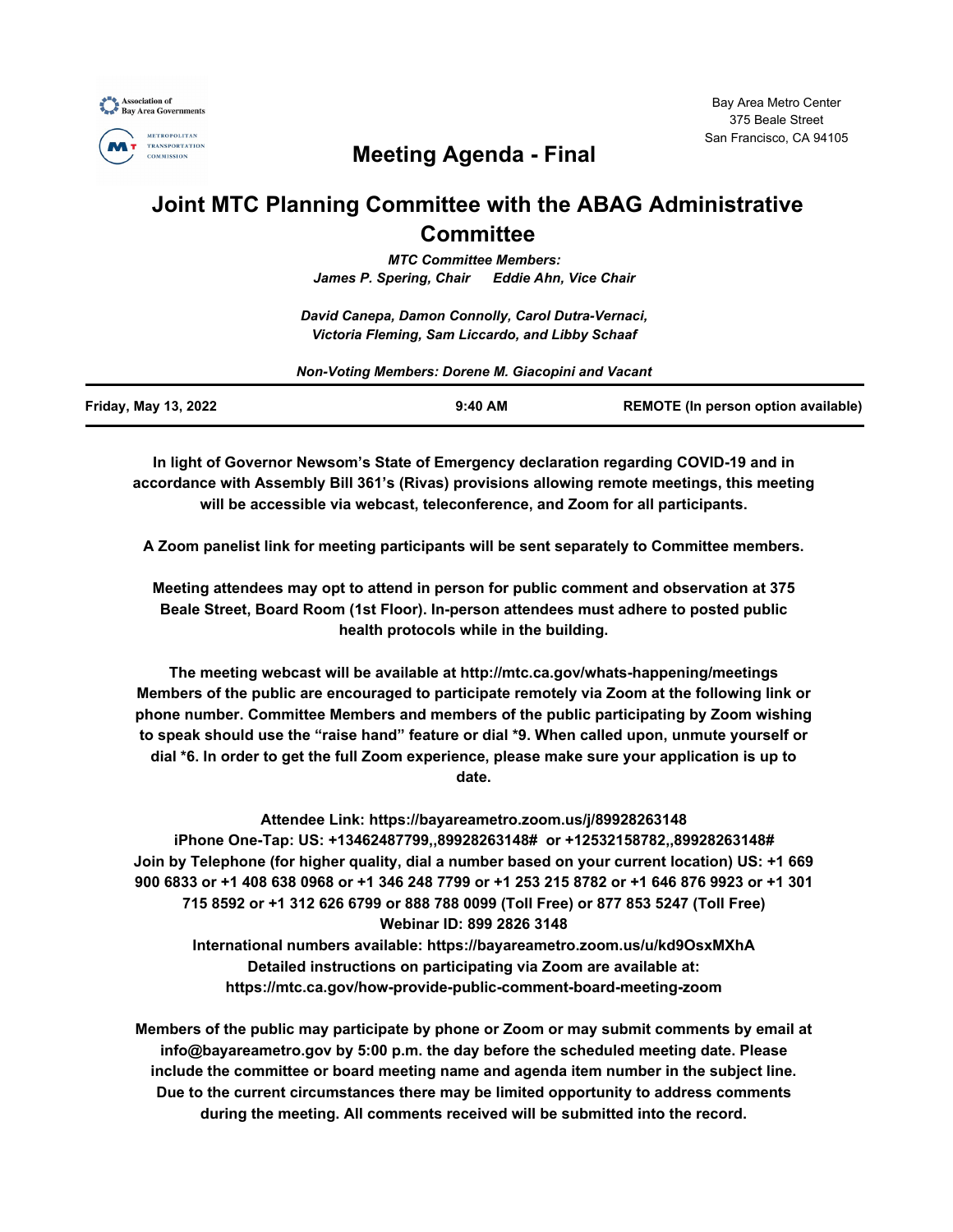## **1. Call to Order / Roll Call / Confirm Quorum**

*Quorum: A quorum of the ABAG Administrative Committee shall be a majority of its regular voting members (6).*

*Quorum: A quorum of the MTC Planning Committee shall be a majority of its regular voting members (5).*

### **2. ABAG Compensation Announcement – Clerk of the Board**

#### **3. ABAG Administrative Committee Consent Calendar**

Approval of ABAG Administrative Committee Summary Minutes of the April 8, 2022 Meeting **3a.** [22-0763](http://mtc.legistar.com/gateway.aspx?m=l&id=/matter.aspx?key=24022) ABAG Administrative Committee Approval *Action: Attachments:* [3a\\_ABAG\\_Administrative\\_Committee\\_Minutes\\_202204208\\_Draft.pdf](http://mtc.legistar.com/gateway.aspx?M=F&ID=fe18d4d1-1f8f-4e72-90c6-4be2229358a5.pdf)

### **4. MTC Planning Committee Consent Calendar**

**4a.** [22-0764](http://mtc.legistar.com/gateway.aspx?m=l&id=/matter.aspx?key=24023) Approval of MTC Planning Committee Minutes of the April 8, 2022 Meeting MTC Planning Committee Approval *Action:* Attachments: [4a\\_2022-04-08\\_Joint\\_MTC\\_Planning\\_Committee\\_with\\_the\\_ABAG\\_Administrat](http://mtc.legistar.com/gateway.aspx?M=F&ID=8f5276a6-3d21-4917-900c-0e402525802c.pdf)ive

#### **5. Information**

Exploring the Successes and Shortcomings of Senate Bill 375 (Steinberg, 2008) Overview of successes and shortcomings in implementing regional plans **5a.** [22-0765](http://mtc.legistar.com/gateway.aspx?m=l&id=/matter.aspx?key=24024)

such as Plan Bay Area over the past decade, highlighting initial findings from state reports required under Assembly Bill 285 (Friedman, 2019) and Senate Bill 150 (Allen, 2017) as well as potential opportunities for State legislative reform in the coming months.

*Action:* Information

*Presenter:* Dave Vautin

5ai SB375 Successes and Shortcomings Summary Sheet.pdf [5aii\\_PowerPoint\\_SB375\\_Successes\\_and\\_Shortcomings.pdf](http://mtc.legistar.com/gateway.aspx?M=F&ID=c5c97aef-0015-412e-959b-eebfec4611ad.pdf) *Attachments:*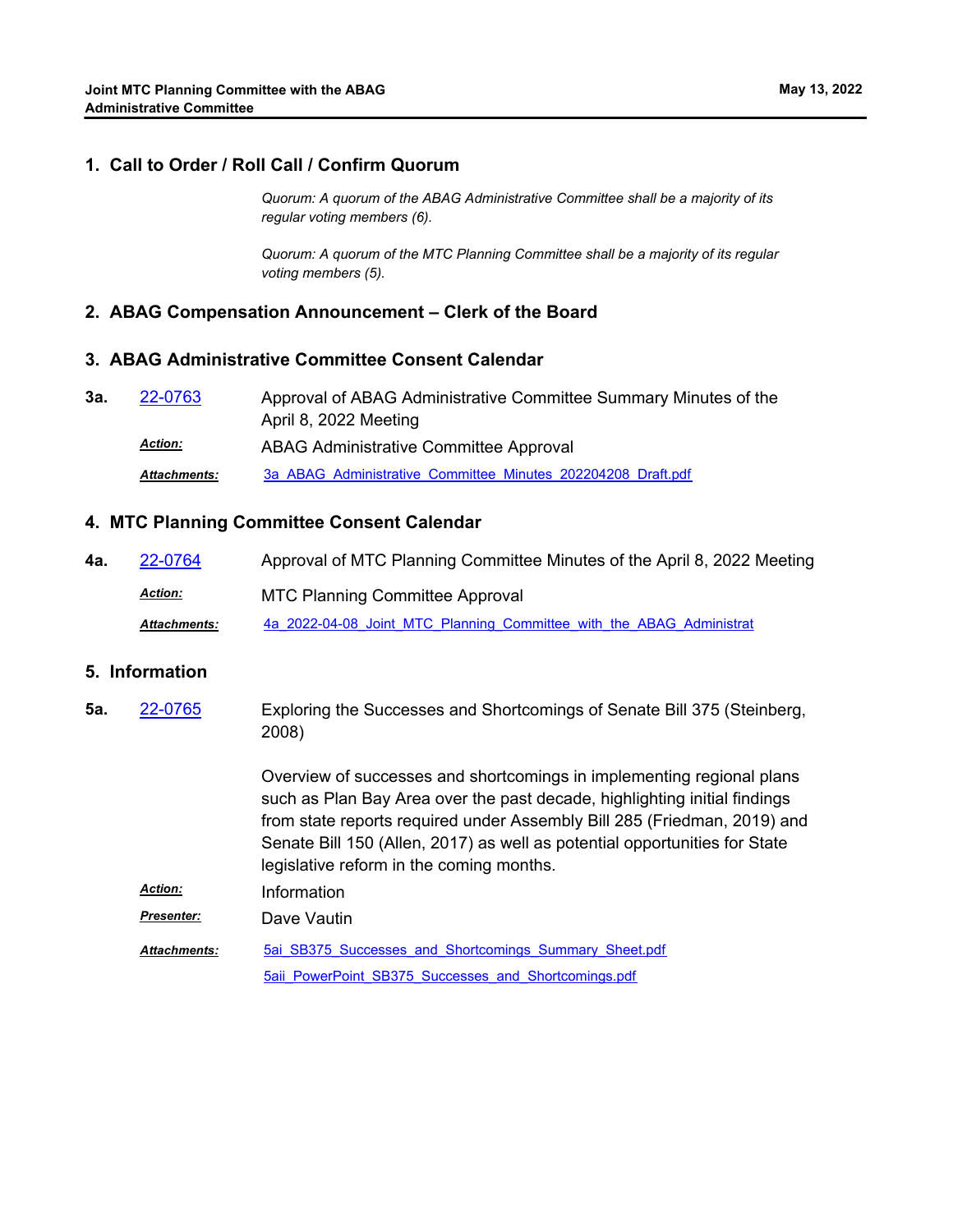| 5b. | 22-0766             | <b>Transit-Oriented Communities (TOC) Policy</b>                                                                                                             |
|-----|---------------------|--------------------------------------------------------------------------------------------------------------------------------------------------------------|
|     |                     | Update on outreach conducted and comments received on the initial draft<br>of the proposed TOC Policy and seek feedback on revisions to the draft<br>policy. |
|     | <b>Action:</b>      | Information                                                                                                                                                  |
|     | <b>Presenter:</b>   | Kara Vuicich                                                                                                                                                 |
|     | <b>Attachments:</b> | 5bi Draft Transit-Oriented Communities Policy Summary Sheet and Attach                                                                                       |
|     |                     | 5bii PowerPoint Transit-Oriented Communities Policy.pdf                                                                                                      |
|     |                     | Item 5b Public Comment Combined.pdf                                                                                                                          |

## **6. Public Comment / Other Business**

*Committee Members and members of the public participating by Zoom wishing to speak should use the "raise hand" feature or dial \*9. When called upon, unmute yourself or dial \*6.*

# **7. Adjournment / Next Meeting**

**The next meeting of the MTC Planning Committee will be Friday, June 10, 2022 at 9:45 a.m. Any changes to the schedule will be duly noticed to the public.**